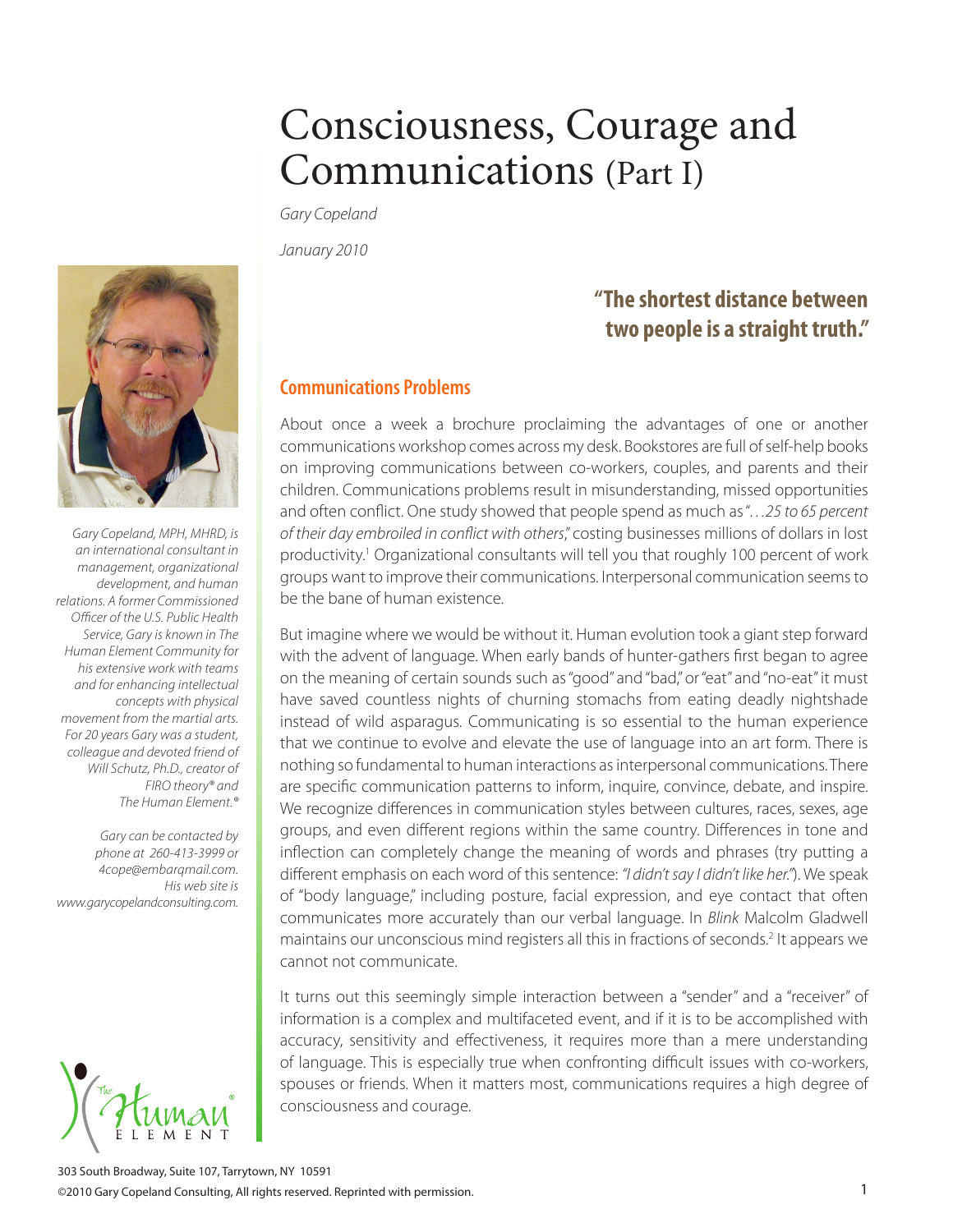#### **Sending Messages**

When "sending" messages, experts tell us to be clear, concise and direct, and describe behaviors or events objectively rather than attribute motives to the actions of others or make judgments about their character. "You do not keep us informed" generally works better than "You do not care about us," or "You are secretive."

The problem is those pesky human emotions that creep in and affect our behavior. Whether we are aware of it or not the messages we send are made up of both content (our words) and feelings (metaphorically referred to as the "music" – our tone, volume and inflection). Feelings are also communicated by our body language. If I say "I am really happy to have you in my department," but my arms are folded tightly across my chest and I have a scowl on my face, you may not believe me, because my body language is incongruent with my message.

Invariably those on the receiving end, the listeners, will have feelings as well in response to our message. When we anticipate that their reaction will be negative, e.g., have emotions we do not want to deal with (anger, disappointment, rejection), we may try to control their reaction under the guise of tact, diplomacy, or "political correctness." Have you ever watched someone cautiously trying to give the boss bad news about his or her pet project, or try to get them to reverse a really dumb decision? One office I know of regularly returns correspondence containing bad (unwanted) news to be "sanitized" before sending it higher up the chain of command to decision makers.

The strategy is understandable—some people, and organizations, still "shoot the messenger." But you can see the problem. Tact and diplomacy are fine, but unfortunately our attempts to be tactful often end in a garbled message. This is particularly true when you want to influence some aspect of someone's behavior and you think they may not take it well. I agonized for weeks over performance reviews wondering how to give co-workers constructive criticism without hurting their feelings or decreasing their motivation. The result was a rambling confusing process that left people uncertain at best, and at worst, mistaking my criticism as an endorsement. Psychologist and organizational consultant Will Schutz estimated that 80 percent of all problems in organizations resulted from people not being open and telling each other the truth directly.<sup>3</sup> What we need is a way to say what we want to say accurately and effectively and without getting "shot" in the process. Schutz developed a model for working through such difficult conversations called the Levels of Openness,<sup>4</sup> but it requires an awareness of our feelings about what is going on (consciousness) and a willingness to express those feelings directly (courage).

#### **Levels of Openness**

**Level -1: Self-Deception**: A former head of my office often referred to his "participative" management style, yet he was prone to making snap decisions without checking with anyone. He was not intentionally misleading us, he was simply not conscious of his pattern of behavior. As in the example of incongruent body language, it was like watching a movie where the audio and video are out of sync.

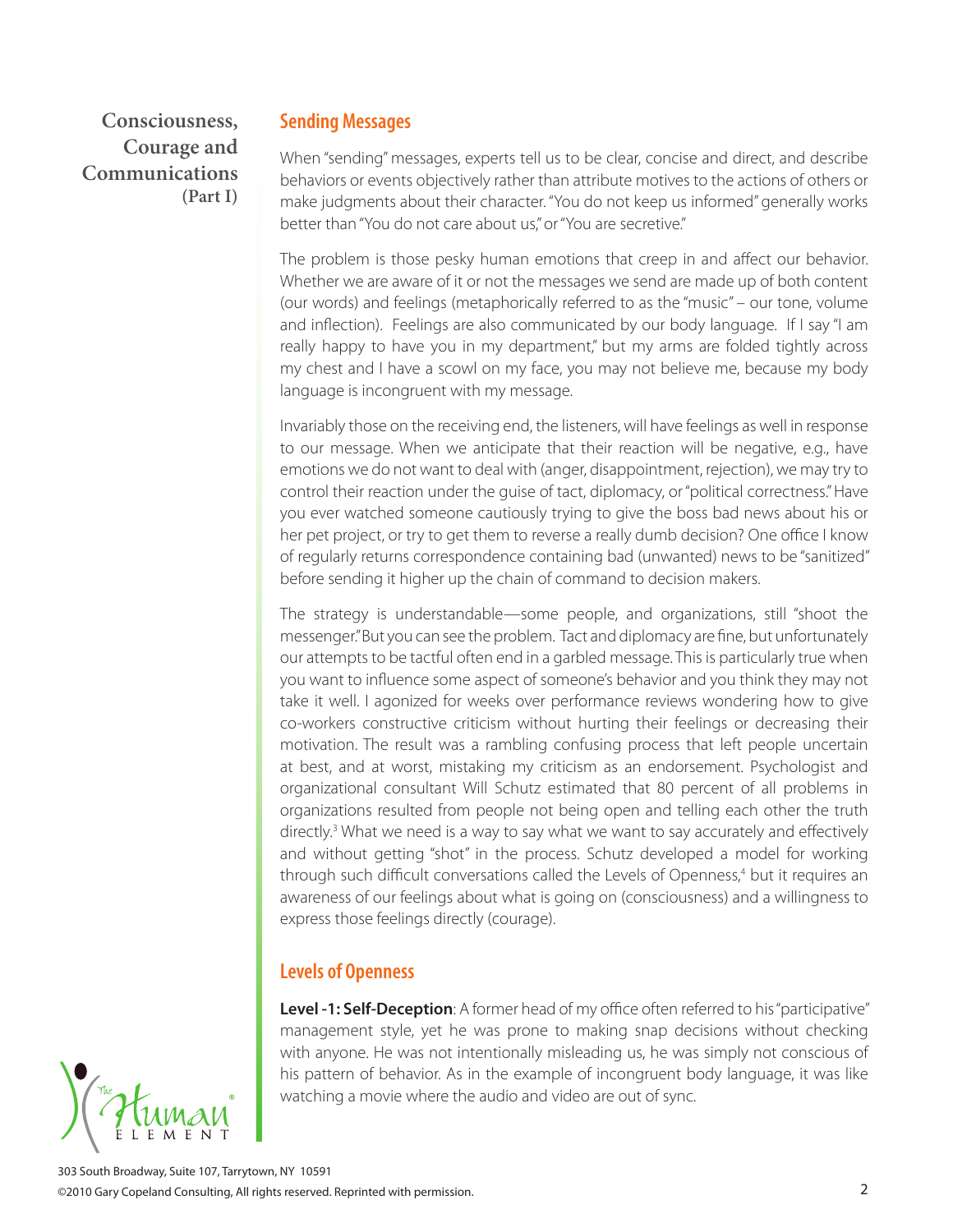This level is an **unaware** state, as in I want so badly to be participative I am blind to the fact that I am really an autocrat, but I can also be unaware of my feelings about other people and events. Sometimes it takes a while to become aware of how you feel about what happened at a meeting, or what was said in the hallway afterwards. Later on you may become frustrated or angry, but until you become aware of how you feel, obviously you cannot tell others. If it involves a potentially painful matter, you may unconsciously prolong this stage by not allowing yourself to think about it, by blocking your feelings, or by trying to convince yourself you are not really upset.

| Level          | Looks Like              | Example               |
|----------------|-------------------------|-----------------------|
| $-1$           | Self-Deception          | Unaware               |
| $\Omega$       | Withholding             | Won't say             |
| 1              | "You are"               | "a jerk"              |
| $\overline{2}$ | "Toward you I feel"     | "angry"               |
| 3              | "Because you"           | "are frequently late" |
| $\overline{4}$ | "I think you feel I am" | "insignificant"       |
| 5              | "I fear $l$ am"         | "insignificant"       |

#### **Levels of Openness4**

**Level 0: Withholding**: Withholding is the level where you become aware of how you feel but you are unwilling to express it, at least directly to the person involved. You may tell everyone in your department how upset you are with Ron, yet withhold your feelings from him. You may also rationalize perfectly logical reasons why it is really best to withhold: "He would not change anyway…" "It would only make things worse…" "Perhaps I am being too sensitive…" "We would get into an angry argument…" "After all it is a small matter." While you would never be found guilty of lying in a court of law, from the point of view of effective communication, withholding can be extremely damaging. Unexpressed feelings do not go away, they merely go underground where they fester and can result in sulking or resentment. Eventually they resurface in the form of maliciousness or unconscious sabotage. Even when you withhold the content of your message the feelings often come through in your tone and body language. "You cannot not communicate."

**Level 1: "You are…"**: Level 1 openness is the ream of judgments, accusations, and name calling, and can be recognized in statements beginning with "*You are*…," as in "*You are insensitive, unfair, stubborn, or selfish*." Although this is more openness than withholding, the accuracy of such statements is highly debatable, and probably better

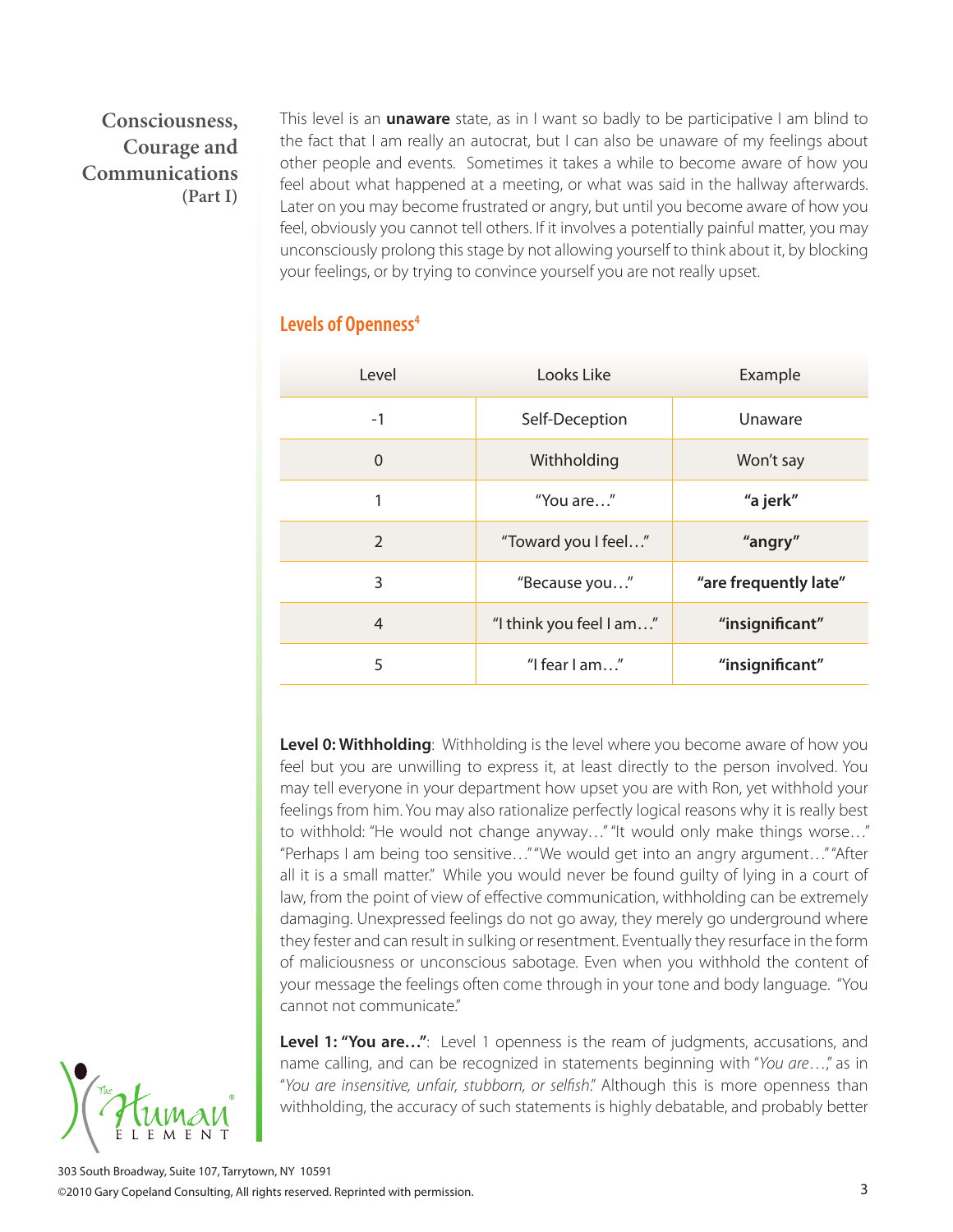described as indiscriminate opinion giving. You could make the argument that in one way it is preferable to withholding, because at least at Level 1 people become aware that a problem exists. Still, I do not recommend this as a starting point for conversations, especially if you are trying to actually resolve conflicts.

Another form of Level 1 openness is seen on television in nightly political segments, where pundits begin their rebuttal statements with "*The truth of the matter is*…" It is just a different way of disguising opinion as truth.

Level 2: "Toward you I feel...": Here is a significantly deeper level of openness. A person who makes this statement is revealing something about themselves rather than making judgments about the character of another. "*I feel angry, embarrassed, disappointed, unwanted, insignificant, rejected*…" When you describe your feelings, the listener is less apt to be defensive and more likely to hear you out. It invites dialogue and increases understanding.

Unfortunately many of us, especially us men, have difficulty discussing our feelings. It is contrary to the macho male role models we grew up with (in Texas, John Wayne was the archetype). An old cowboy once suggested to me that the reason country music is so full of pain and heartache is because that is the only acceptable forum in which men can express those feelings. I have come to believe it actually requires greater courage to expose our feelings and become vulnerable than to remain stoic pretending to be unaffected. Hanging on to outdated role models limits our effectiveness on the job, creates barriers in our relationships, and increases stress, isolation and loneliness.

**Level 3: "Because you…"**: At Level 3 you describe the circumstances, events or behaviors that give rise to the feelings revealed at Level 2. Being specific about observable behavior is more effective than vague generalities. "*I felt insignificant when you did not check with me before making that decision*" seems to work better than "*I am angry with you because you acted like an inconsiderate jerk.*"

**Level 4: "I think you feel…"**: Level 4 is one of the most effective ways of communicating through conflicted situations, and one that is not widely recognized or used. It identifies the *meaning* we attribute to the words and actions of others in a very personal way. Everything that happens in our lives has meaning for us. Deepak Chopra has said that humans are "meaning seeking beings." It is part of the human condition that for every statement, action, raised eyebrow, sigh or smile, we assign some meaning to it. That meaning is whatever we choose it to be, and is therefore different for every person and situation. If a co-worker walks through the office without smiling or speaking you can choose to believe she is unfriendly or angry, having trouble at home, or simply busy and preoccupied. The point is not so much which meaning is accurate, but that our feelings and actions toward others are quite different depending on the story we make up about them. We almost never discuss these stories or assumptions directly with each other for fear of looking foolish or feeling vulnerable. Yet it is a powerful way to increase understanding and resolve conflict. "*When you did not check with me before making that decision I assumed it meant you do not believe I am very important in the office and you need not consider how I am impacted by it*." This level of openness allows true dialogue to occur and creates an opportunity to not only clear up the current misunderstanding, but build a stronger relationship for the future.